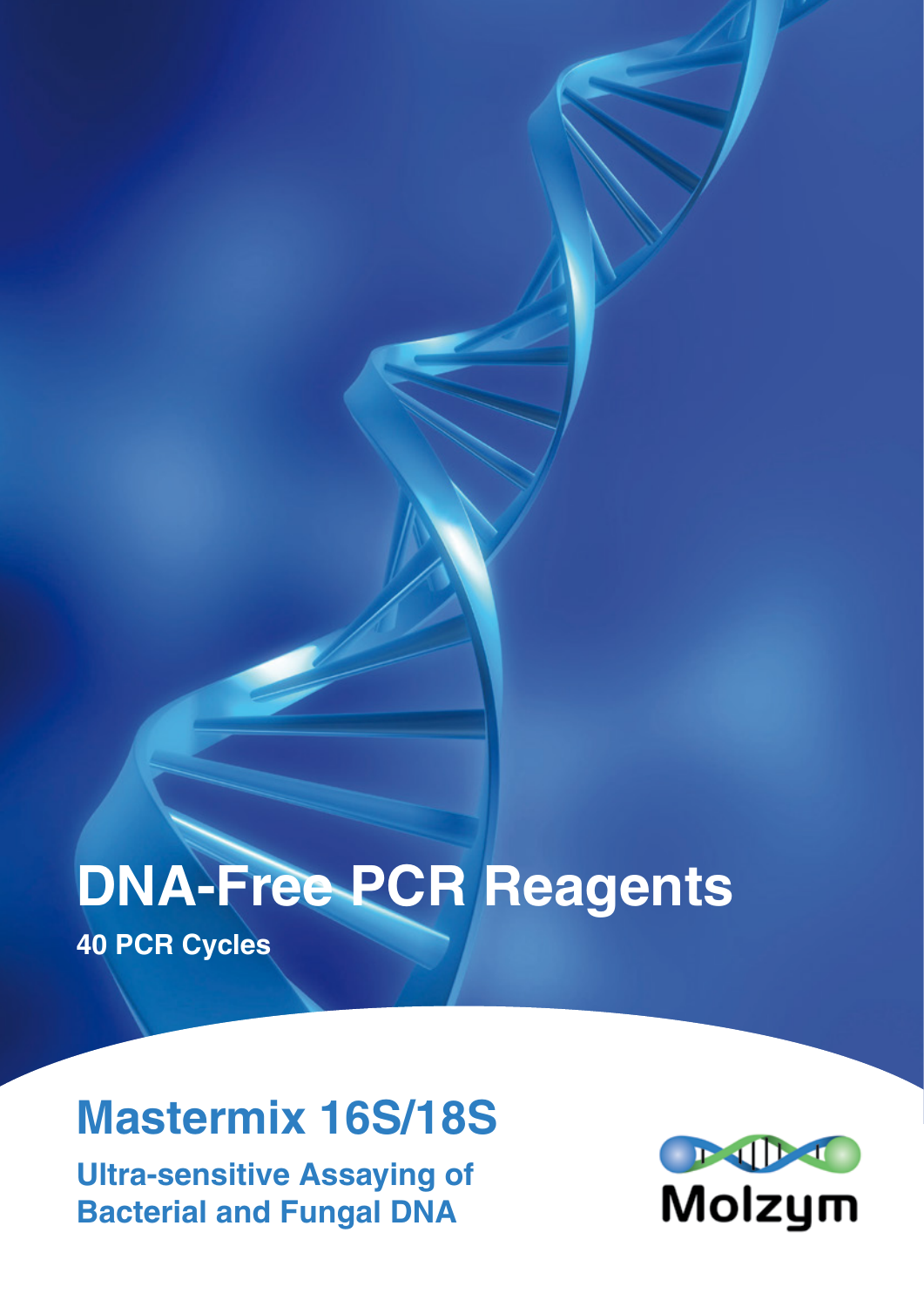

**Product Features**

 **Highly active Taq polymerase**

 **Microbial DNA-free** 

- **High amplification activity for 40 cycles**
- **Ultra-sensitive detection of bacterial DNA**
- **Ultra-sensitive detection of fungal DNA**
	- **Suitable for PCR and Real-Time PCR**

### **Mastermix 16S/18S: Avoidance of False-Positive Results**

A common drawback of PCR assays for bacterial and fungal sequences is the contamination of amplification reagents by microbial DNA. As a consequence, false-positive results may arise often also associated with a loss of analytical sensitivity.

Molzym's Mastermix 16S/18S products are guaranteed free of contaminating bacterial and fungal DNA. This provides accurate results also at low target loads.

## **Ultra-Sensitive Detection of Bacterial and Fungal Sequences**

Mastermix 16S/18S products assure strong amplification activity and accuracy, and thereby guarantee high sensitivity of bacterial and fungal DNA detection. Mastermix 16S/18S products can be used with commercial PCR and Real-Time PCR systems including thermocyclers from e.g. ABI, Bio-Rad, Eppendorf, Qiagen, Roche and Stratagene.



SYBR® Green 1 Real-Time PCR of purified *Bacillus subtilis* DNA (red) with Mastermix 16S Complete and of *Saccharomyces cerevisiae* DNA (blue) with Mastermix 18S Complete. Sensitivity of detection for *B. subtilis/S. cerevisiae* at quantities of 100/10 ng (1), 10/1 ng (2), 1/0.1 ng (3), 100/10 pg (4), 10/1 pg (5), 1/0.1 pg (6), and 100/10 fg (7).

A series of high quality products are available for the ultrasensitive detection of bacterial and fungal DNA down to the femtogram range using PCR or Real-Time PCR. Products include assays for part of the 16S and 18S rRNA gene, respectively, as well as master mixes for the use with custom primers. Molzym's proprietary manufacturing technology and QM management supply ultra-pure reagents. Thereby, false-positive results by reagent contamination are excluded and high sensitivity of the assay is guaranteed.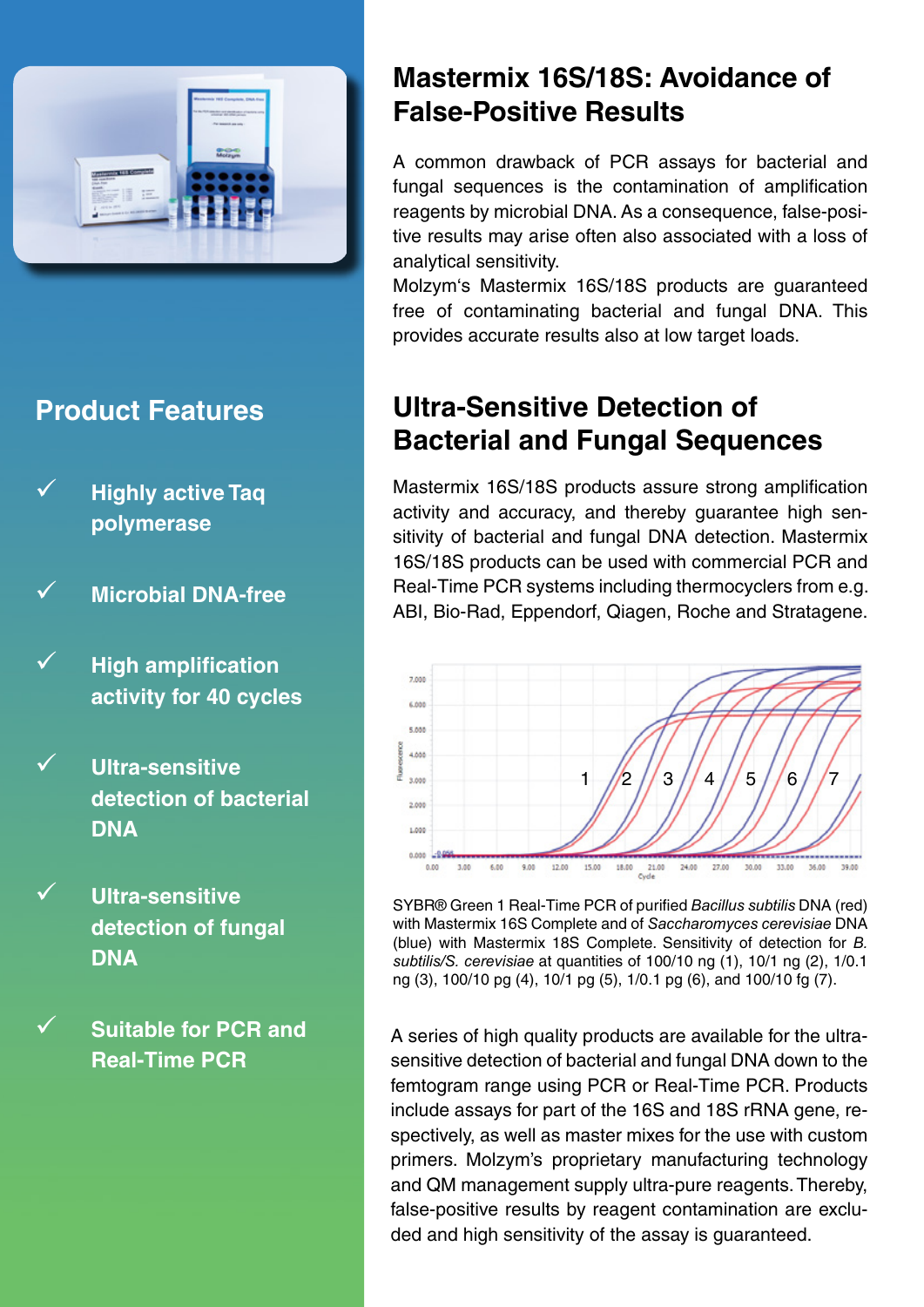## **DNA-Free and Highly Active PCR/ Real-Time PCR Reagents**

#### **DNA-free Taq polymerases**

DNA-free **MolTaq 16S/18S** is a highly active Taq DNA polymerase for ultra-sensitive PCR/Real-Time PCR analysis of femtogram amounts of bacterial and fungal DNA. The newly developed DNA-free **Hot MolTaq 16S/18S** reduces unspecific amplification and allows the convenient PCR setup at ambient temperature.

#### **DNA-free master mix products**

| <b>Application</b>               |                             | <b>Custom primers</b> | <b>Eubacterial assays</b> |           | Panfungal assay |
|----------------------------------|-----------------------------|-----------------------|---------------------------|-----------|-----------------|
| <b>Product</b>                   | <b>Mastermix</b><br>16S/18S |                       | Mastermix 16S             |           | Mastermix 18S   |
|                                  | <b>Basic</b>                | <b>Dye</b>            | Primer                    | Complete  | Complete        |
| Tag polymerase,<br>buffer, water | $+$                         | $+$                   | $\ddot{}$                 | $\ddot{}$ | +               |
| dNTPs                            | $\boldsymbol{+}$            | $+$                   | $\div$                    | $^{+}$    |                 |
| Fluorescing dye                  |                             | $+$                   |                           | $^{+}$    |                 |
| Universal 16S primers            |                             |                       | $+$                       | $^{+}$    |                 |
| Universal 18S primers            |                             |                       |                           |           |                 |

Molzym's master mix products constitute of optimised reagent formulations and **MolTaq 16S/18S**. High amplification activity is pertained for at least 40 cycles.

#### **Master mix products for custom assays**

Two master mix products are available for PCR or Real-Time PCR assays including your custom primer sets. **Mastermix 16S/18S Basic** is ready for use with your specified primers with or without probes. SYBR Green Real-Time PCR and melt curve assaying is possible employing **Mastermix 16S/18S Dye** by adding custom primers.

#### **Eubacterial assays**

Two assays are available for the detection of bacterial DNA. **Mastermix 16S Primer** is designed for PCR and **Mastermix 16S Complete** for Real-Time PCR testings. The master mixes include universal primers that bind to conserved sites flanking the V3/V4 variable region of the 16S rRNA gene.

#### **Panfungal assay**

**Mastermix 18S Complete** amplifies the V8/V9 variable region of the fungal 18S rRNA gene. The PCR and Real-Time PCR assay, respectively, allows the extremely sensitive detection of fungal DNA in a sample.

**Enhanced amplification activity of Molzym Mastermix 16S Complete using** *Klebsiella pneumoniae* **DNA at amounts indicated per 25µl assay**

| <b>Source</b>     | ng     | 45<br>pg | 8.9<br>pg | 1.7<br>pg |
|-------------------|--------|----------|-----------|-----------|
| <b>Supplier A</b> | ┿      |          |           |           |
| <b>Supplier B</b> | $\div$ |          |           |           |
| Supplier C        | $\div$ |          |           |           |
| <b>Molzym</b>     |        |          |           |           |

+: signal in the melt curve analysis (SYBR Green) at the temperature specific for *K. pneumoniae* 16S amplicon; -: specific signal lacking

**Analytical sensitivity of eubacterial and panfungal assays**

| <b>Strain</b>            | cfu/ml |  |  |  |
|--------------------------|--------|--|--|--|
| <b>Mastermix 16S</b>     |        |  |  |  |
| Escherichia coli         | 40     |  |  |  |
| Klebsiella pneumoniae    | 50     |  |  |  |
| Staphylococcus aureus    | 20     |  |  |  |
| Streptococcus pneumoniae | 50     |  |  |  |
| Enterococcus faecalis    | 20     |  |  |  |
| <b>Mastermix 18S</b>     |        |  |  |  |
| Candida albicans         | 10     |  |  |  |
| Candida glabrata         | 10     |  |  |  |
| Candida krusei           | 10     |  |  |  |
| Candida parapsilosis     | 10     |  |  |  |
| Candida tropicalis       | 10     |  |  |  |

Minimum titre resulting in positive signals in 3 repeated extractions using Real-Time PCR (5 µl extract/ assay) with melting curve analysis